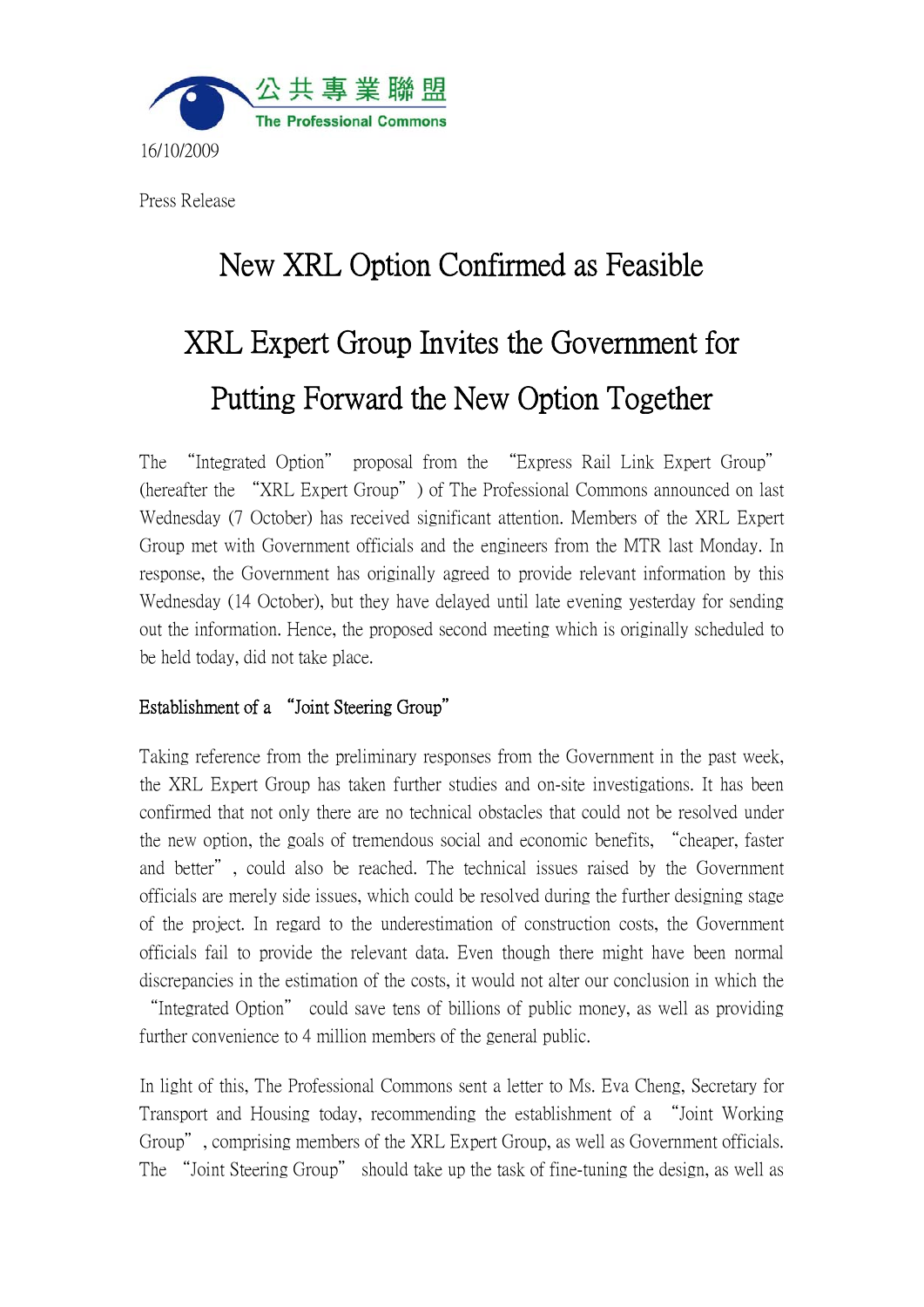

nominating an independent consultant to study and clarify various technical issues. Members of the "XRL Expert Group" are willing to contribute their professional expertise on this project at no cost for the common good.

## New Option Could be Launched at the End of the Year

Chairman of The Professional Commons, Albert Lai stated: "Through the assistance of the independent consultant, the "Joint Steering Group" is able to verify the cost effectiveness of the "Integrated Option" for the public in a month or two, as long as the Government would not delay the study process. Should the new proposal be adopted, the Government could launch the relevant procedures by the end of this year. As the engineering works of the new option is relatively simple, it could save two years of construction time as compared to the Government's option. Hence, the whole project could be completed in 2015 as scheduled. The Government, on behalf of the general public, should not miss the opportunity to make the brilliant decision of simply spending one month's time to save HK\$30 billion for the general public as a whole."

For the general public to better understand and compare the pros and cons of the two proposals on the Express Rail Link, The Professional Commons has already invited the Government to attend a public forum on 8 November.

The "XRL Expert Group" also published an investigation report of "Study of the Location of the High-speed Rail Terminus of the Major Cities in the Mainland", and a planning study entitled "Seven Sins of West Kowloon Terminus" today.

## The Majority of the Terminus of the High-speed Rail are not Located in the City Centre

Member of the "XRL Expert Group", Dr. Leung Kai-chi, stated, "Out of the 16 cities along the lines of the "Beijing-Hong Kong Passenger Express Rail Link" and the "East-South Passenger Express Rail Link", the high speed rail terminuses in 10 cities are located far away from the city centre. Hence, we can reach the conclusion that the decision for locating the terminuses high speed rail link should be decided upon the principle of "seeking truth from facts" and to suit the local circumstances and conditions. Our planning study has already pointed out the seven problems on making the terminus of the XRL at West Kowloon, Hence, merely having the advantage of "reaching direct to the urban area" is unable to offset with the costs and negative factors, the loss overweighs the gains."

Attachments: